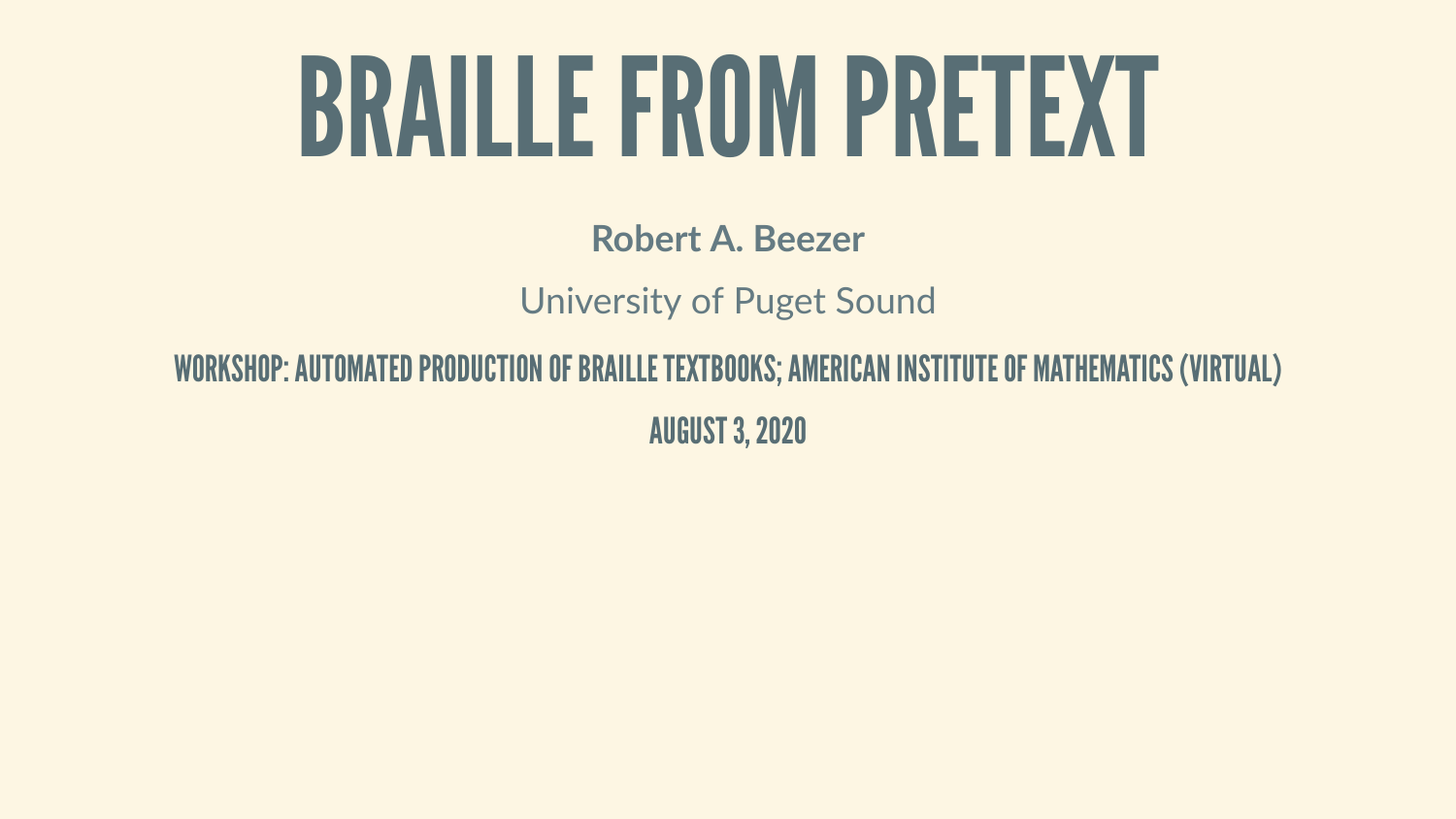# 1 PRETEXT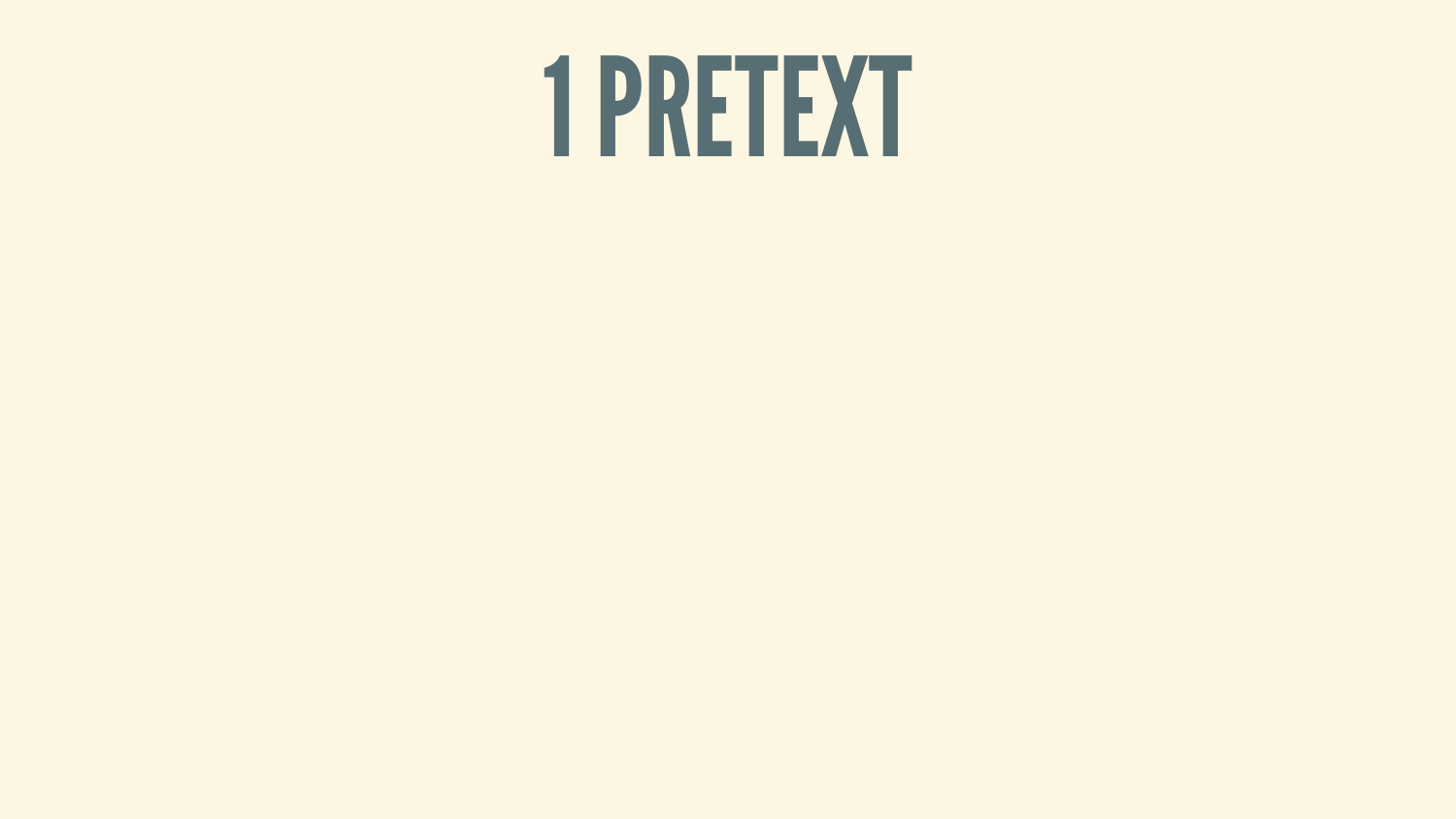# 2 WHAT ISPRETEXT

- Software to translate source material into mul ple output formats
- A formal specifica on of allowable XML elements in source material
- A self-publishing system for scholarly documents, recognizing the publisher's role
- Advocate for accessible material, leading by example
- A community of authors, publishers, instructors, and developers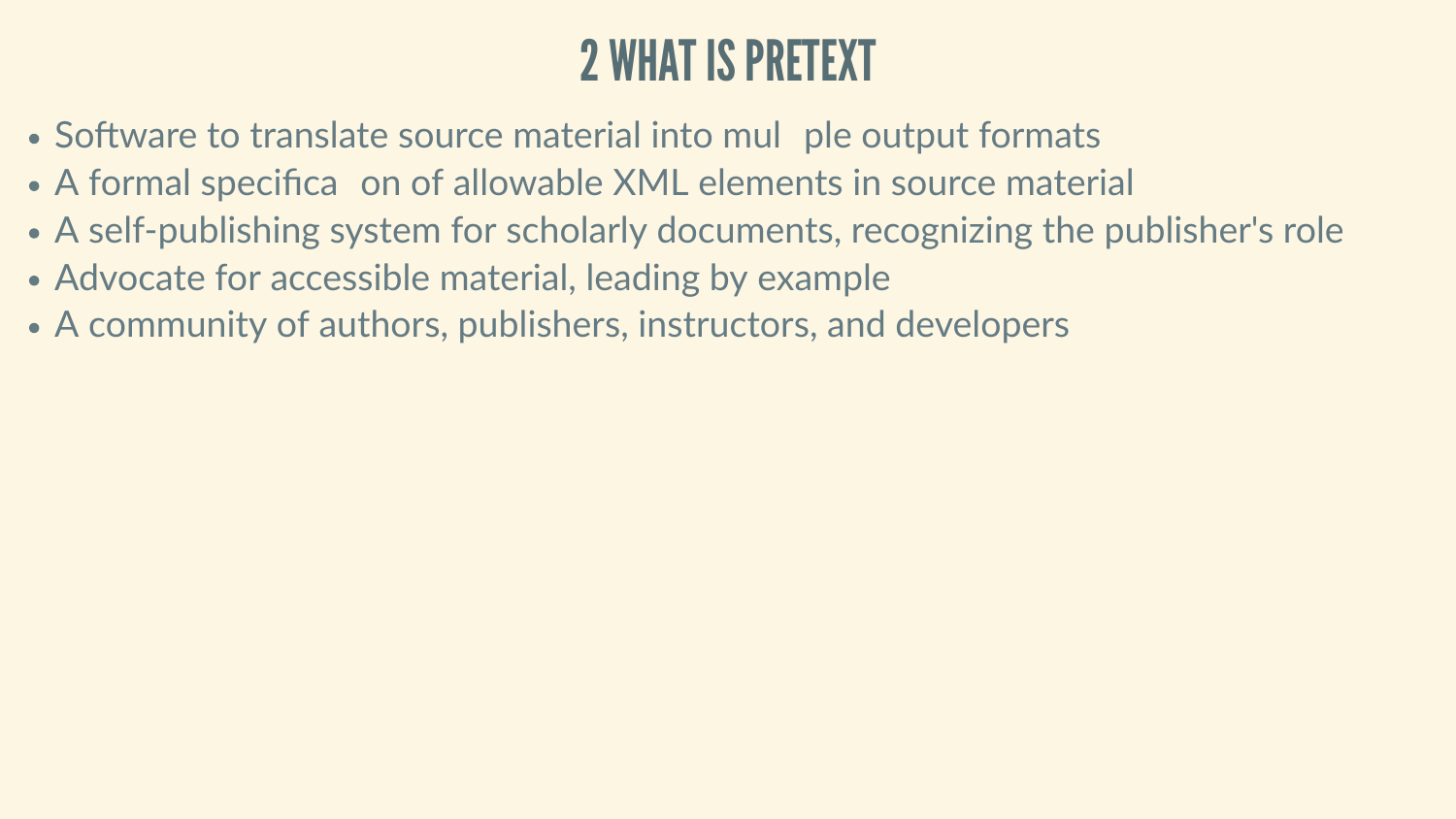## **3 HISTORY**

- Ini ated May 2013 with a Shuttleworth Flash Grant, outgrowth of Na onal Science Founda on CCLI grant, 2010-2014.
- Conversion to EPUB ini ated 2014, resurrected early 2016, completed 2020. (w/ Mitch Keller)
- May 2018, AIM Workshop Web accessibility of mathema cs . MathJax project, screen-reader developers, vast improvements in PreTeXt HTML.
- August 2018 Martha Siegel, Alexei Kolesnikov (Towson State) contact David Farmer. Telephone conversa on about text processing.
- January 2019, JMM Bal more Volker Sorge presents accessibility improvements for MathJax and Speech Rule engine, including braille produc on. RAB preview in hallway.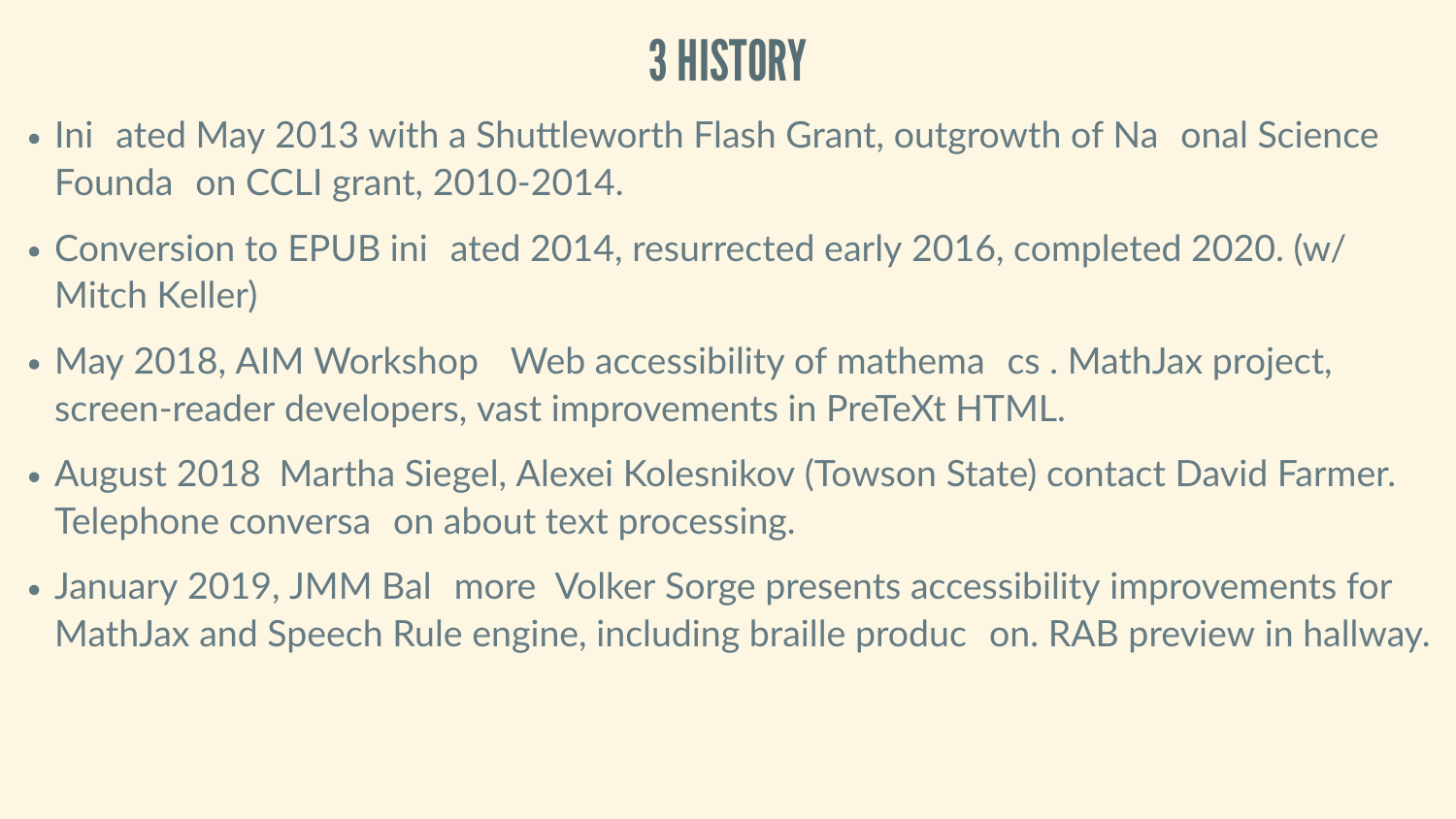# 4HISTORY(CONTINUED)

• January 2019, JMM Bal more Brian Conrey (AIM), David Farmer, Martha Siegel, Alexei Kolesnikov, Al Maneki, Karen Herstein

Then RAB,

Then Volker Sorge,

- Summer 2019 Beyond proof-of-concept with Na onal Federa on of the Blind support.
- January 2019, JMM Denver AIM issues press release, shows physical samples at exhibit area.
- August 2020 Here we are. Another AIM Workshop!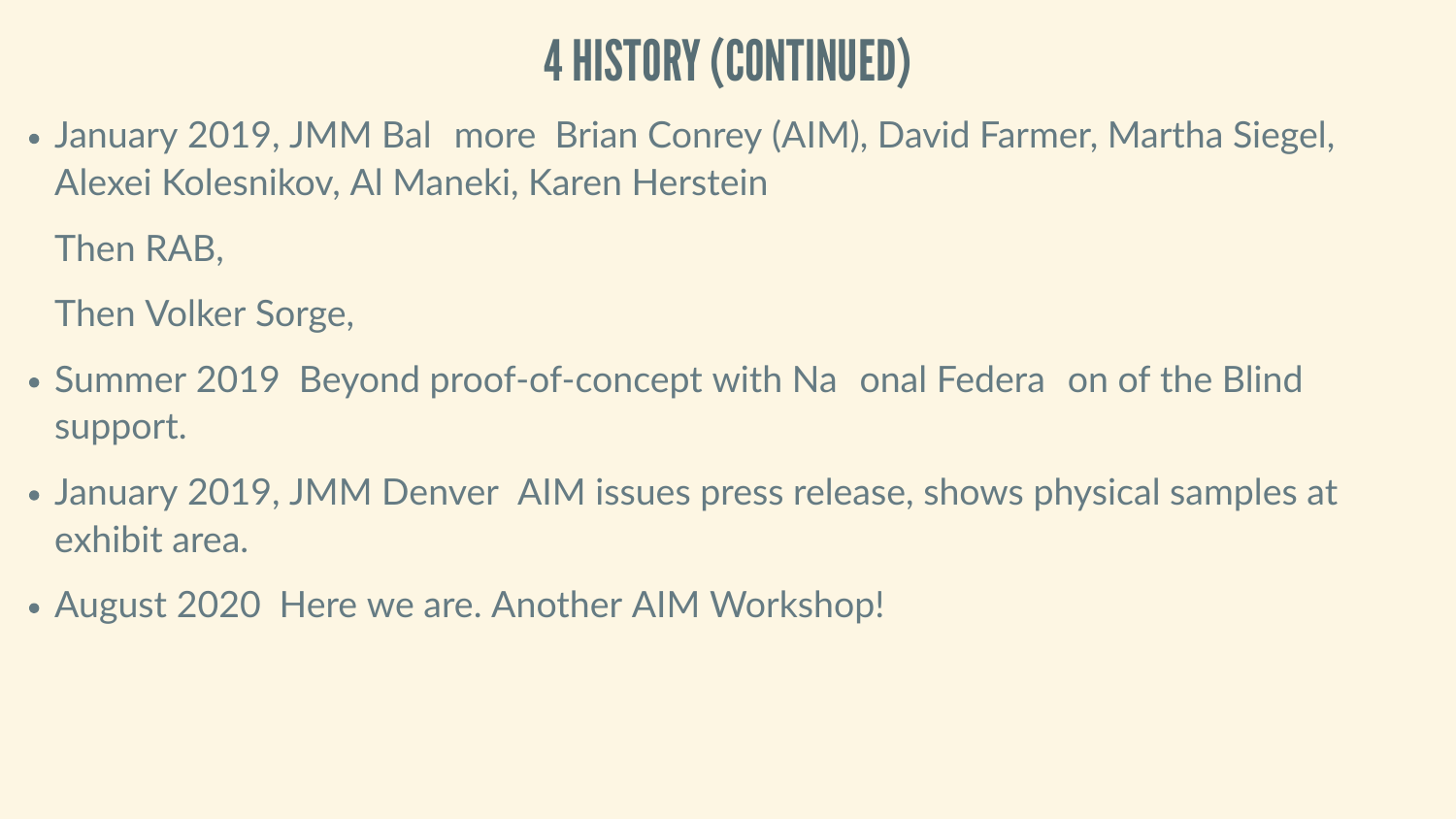### 5 WHYPRETEXT?

- Clearly separate content, presenta on
- Similarly, clearly separates authoring from publishing
- Kay O'Halloran, Summer 2017 three languages
	- **Example 2 random** fied, LaTeX syntax
	- **I** literary text, with careful markup, such as for emphasis
	- **structure via markup**

- With no necessity for assump ons, we can convert to *any* presenta on format
- Now braille seems easy

We capture the author's intent *at the instant they author*.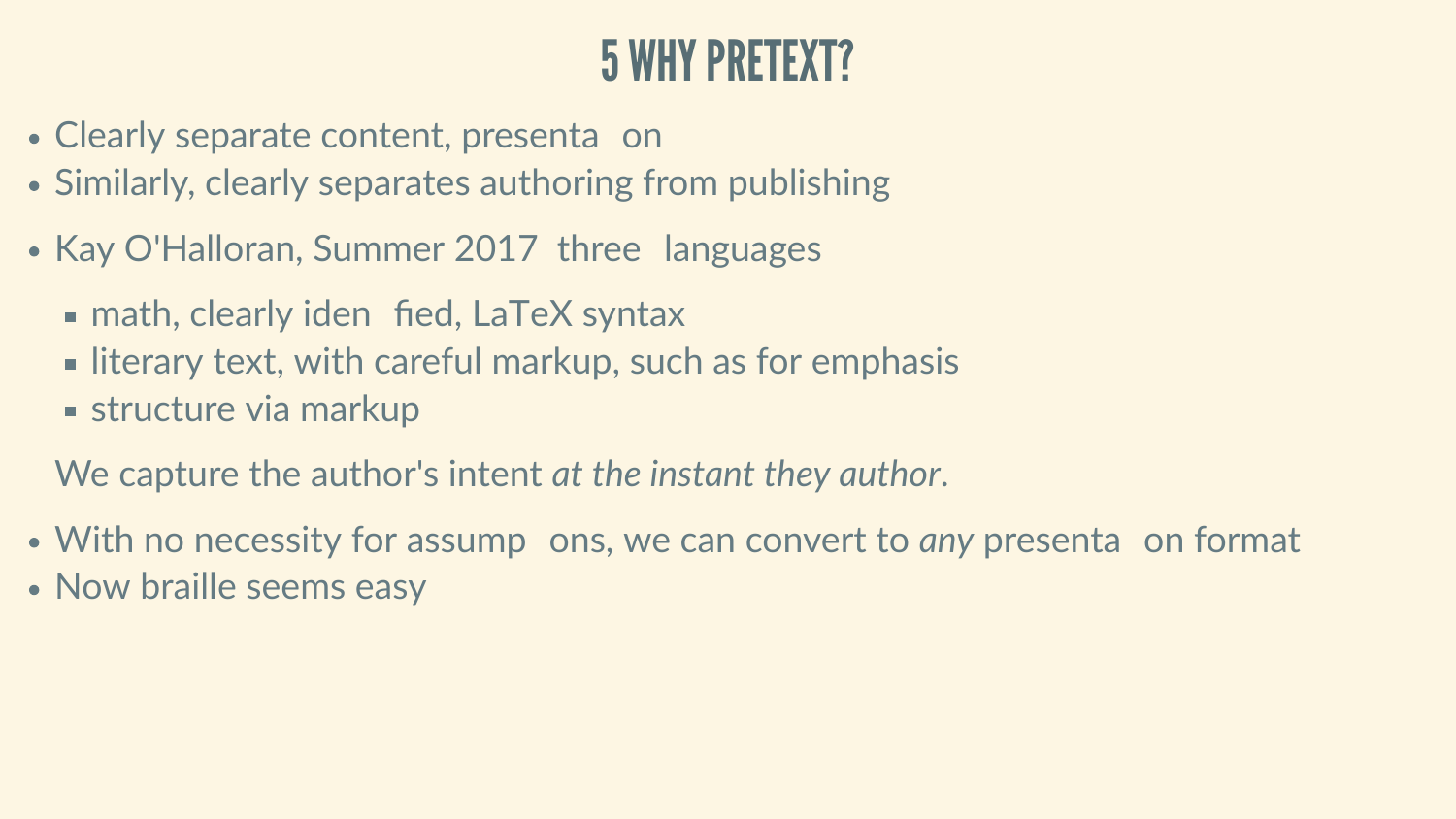# 6 LIFE OF A THEOREM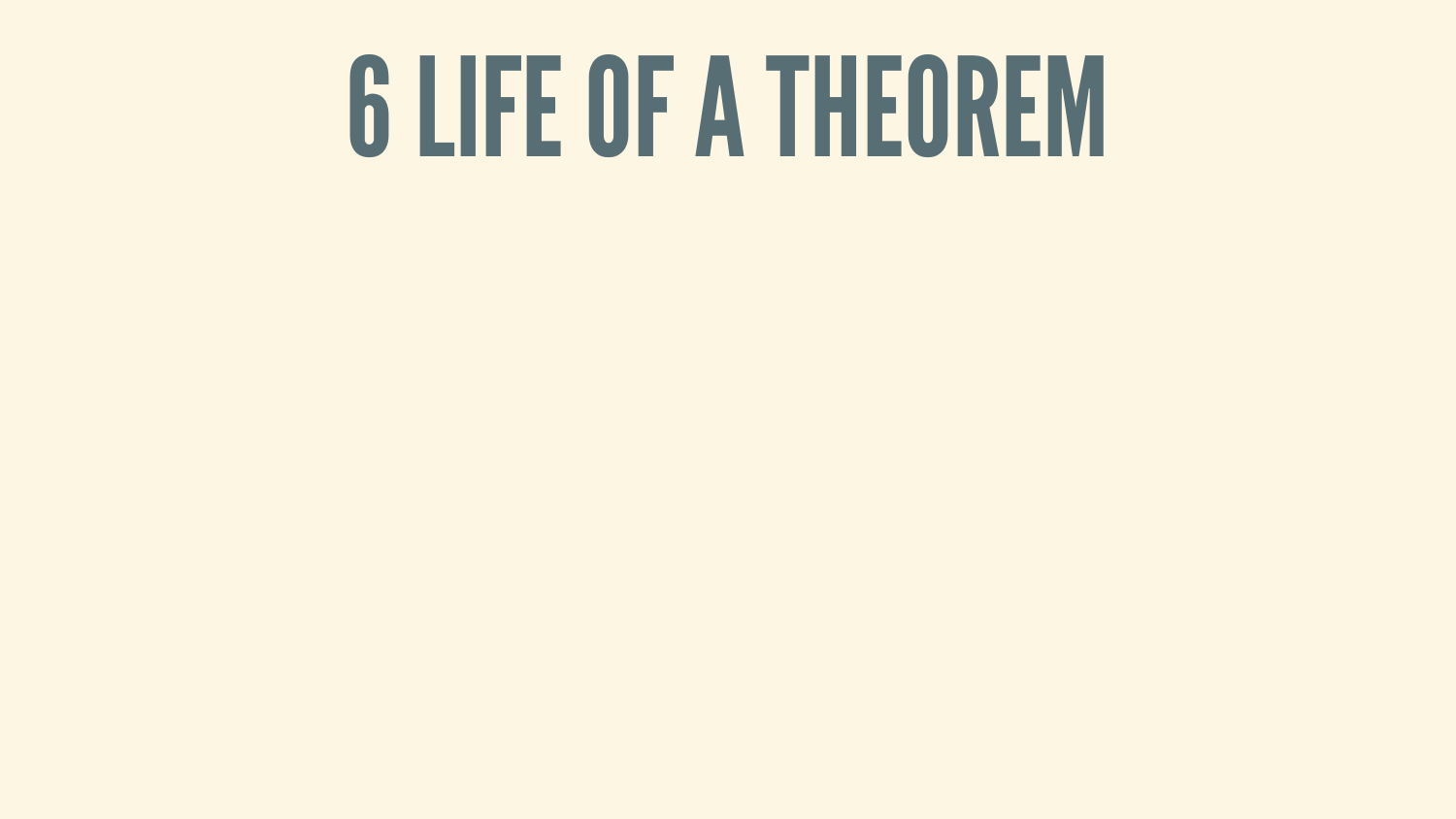### 7 JUDSON, ABSTRACT ALGEBRA, PROPOSITION 4.12

# PROPOSITION:

Let  $G$  be a cyclic group of order  $n$  and suppose that  $a$  is a generator for  $G.$  Then  $a^k = e^\pm$ if and only if  $n$  divides  $k$ .

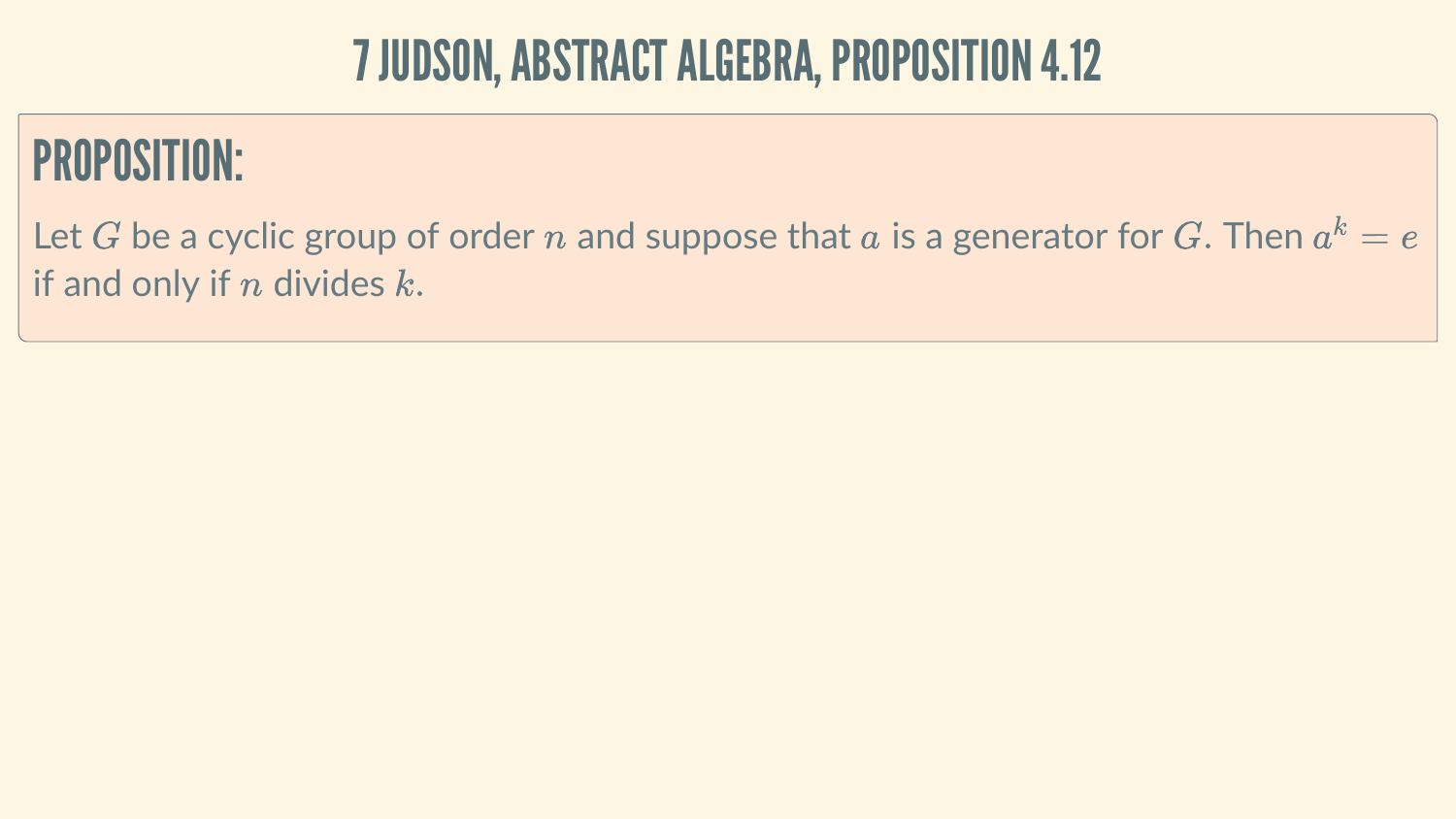## 8AVARIETYOF FORMATS

- Softcover \$16.95 from Amazon, and others (\$21 in UK)
- PDF electronic, free, maximally non-accessible
- HTML electronic, free, very accessible, math via screen-readers
- EPUB accessible, but maybe not the math bits
- Kindle hmmmm.
- Source PreTeXt using XML syntax

```
<proposition xml:id="proposition-cyclic-subgrp-order">
     <statement>
          <br>\n<br>\n<math display="inline">&lt;</math> Let <m>G</m> be a cyclic group of order <m>n</m> and 
          suppose that <m>a</m> is a generator for <m>G</m>.
         Then <m>a^k=e</m> if and only if <m>n</m> divides <m>k</m>.
         \langle/p>
     </statement>
    <sub>proof</sub></sub>
      ........
    </proof>
</proposition>
```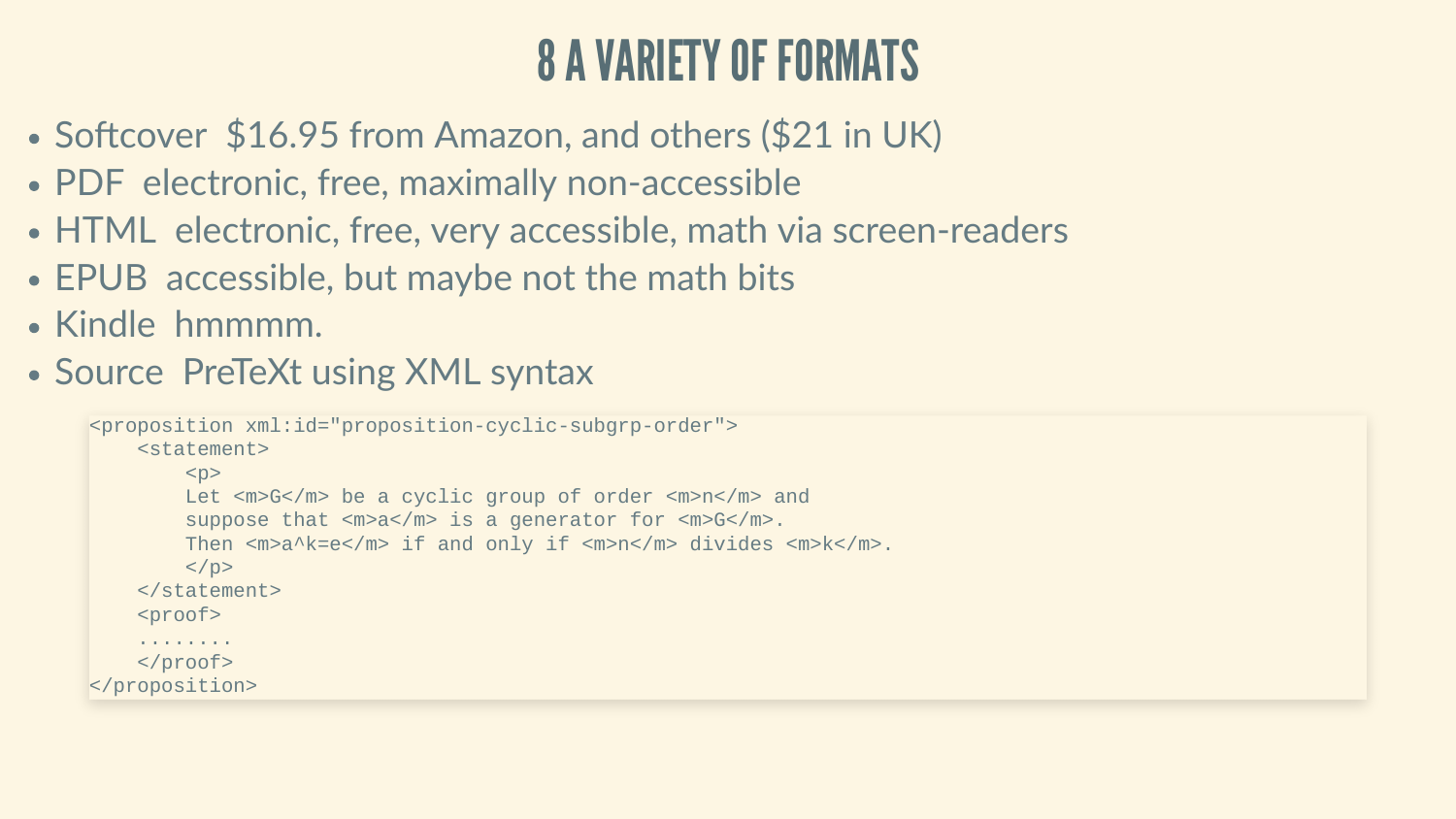# 9BRAILLEPIPELINE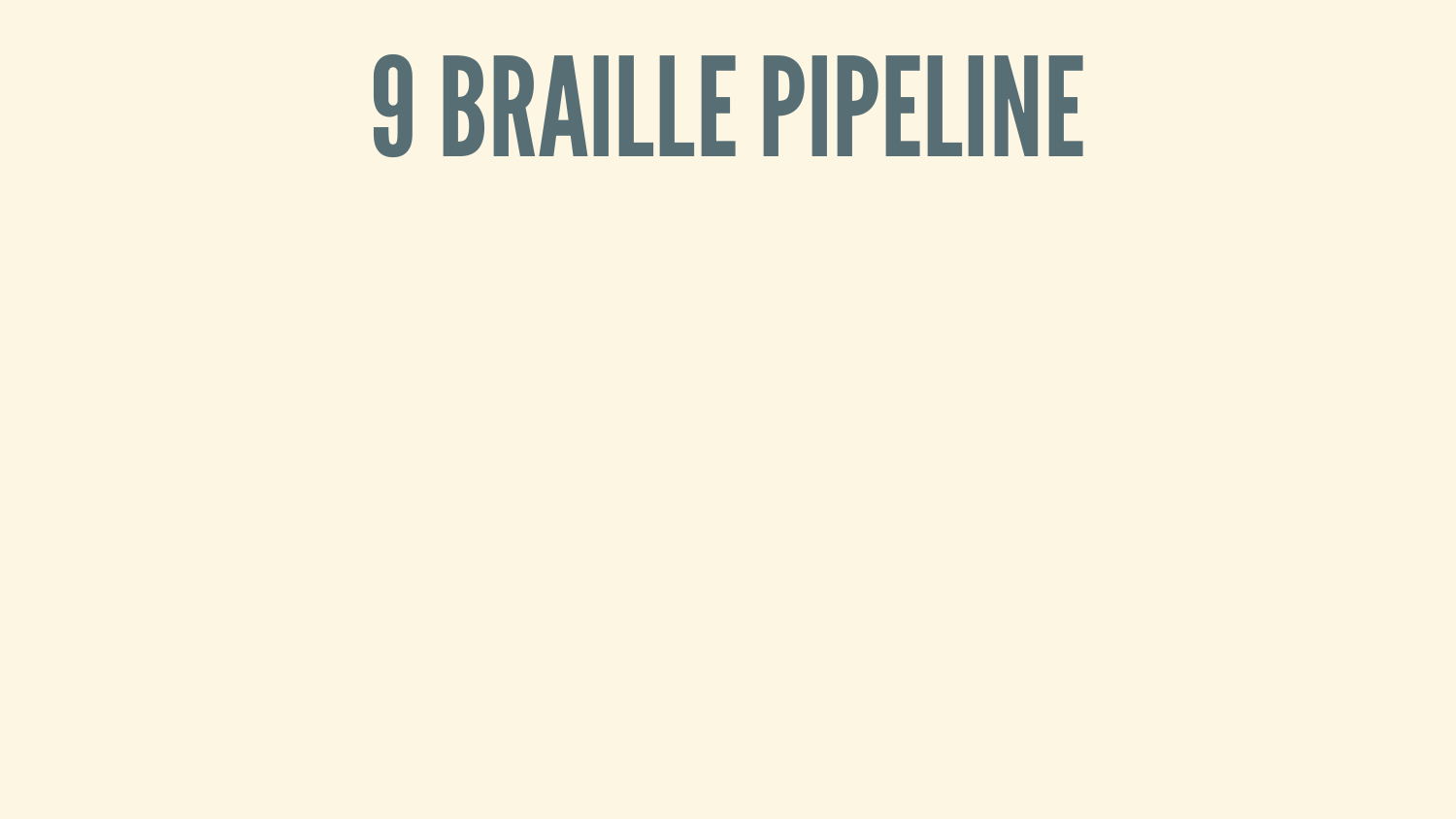## 10 PIPELINE: MATHJAX, SPEECH RULE ENGINE

- Isolate every mathema cal expression, found in  $\langle m \rangle$ ,  $\langle m d \rangle$ , etc elements, in LaTeX syntax. Lightly wrap each one with loca on informa on, make one huge web page.
- Run MathJax over this page, conver ng each LaTeX expression to MathML. (Can also convert to SVG for use in EPUB format.) Creates another webpage. [Show AATA SVG page.]
- Run Speech Rule Engine (SRE) over this second page, conver ng each MathML expression into Nemeth braille. (Can also convert to speech for audiobooks or DAISY format.) Now have a third web page of representa ons of the math bits.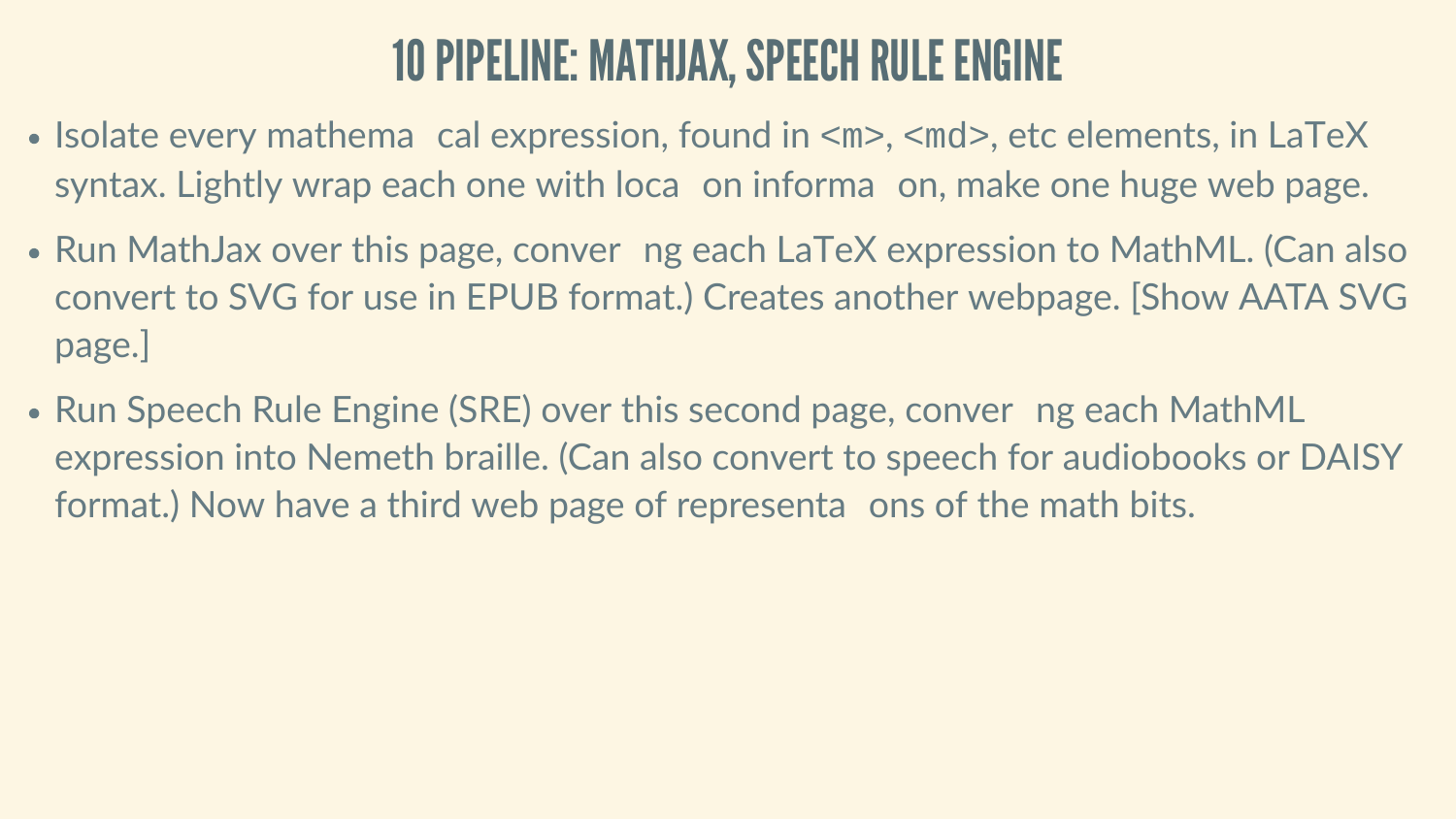# 11PIPELINE:PRETEXT, LIBLOUIS

- Start over, and convert original document to the usual HTML. However
	- **Replace math bits with braille (via loca on informa on)**
	- Adjust and/or enhance literary and structural parts for subsequent conversion.
- Run the liblouis converter over this enhanced HTML page to create a BRF file. (Braille ASCII representa ons of the 64 6-dot patterns, with some page forma ng.) liblouis allows some CSS-like control.
	- **Line breaks, page breaks**
	- **Page numbers, Table of Contents**
	- Centering, emphasis, quotes, etc.
	- SRE Unicode braille converts to Braille ASCII
- All of the above accomplished with Python script at once

\$ pretext -c all -f braille aim-braille.xml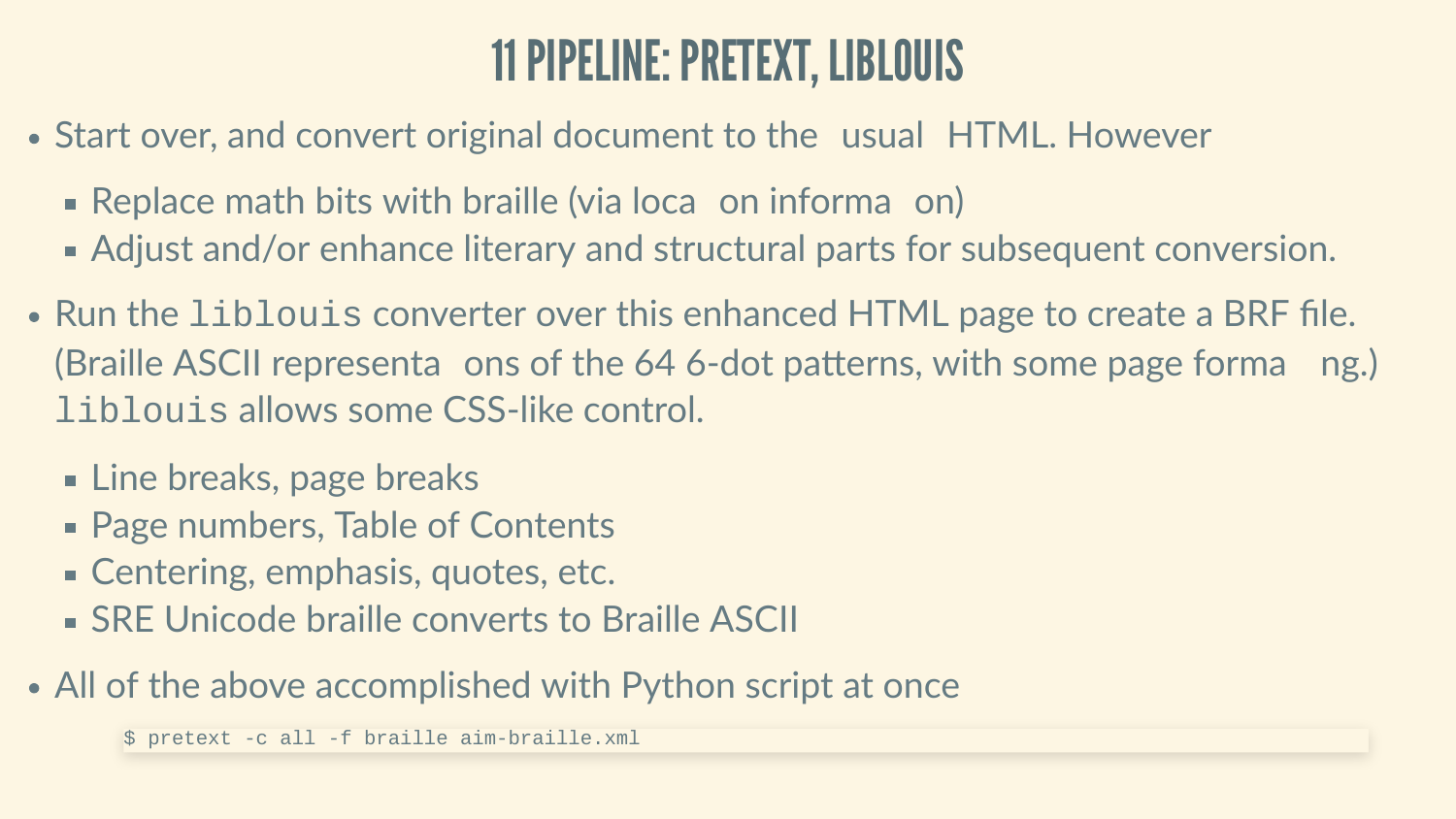# 12BRAILLEEXAMPLES

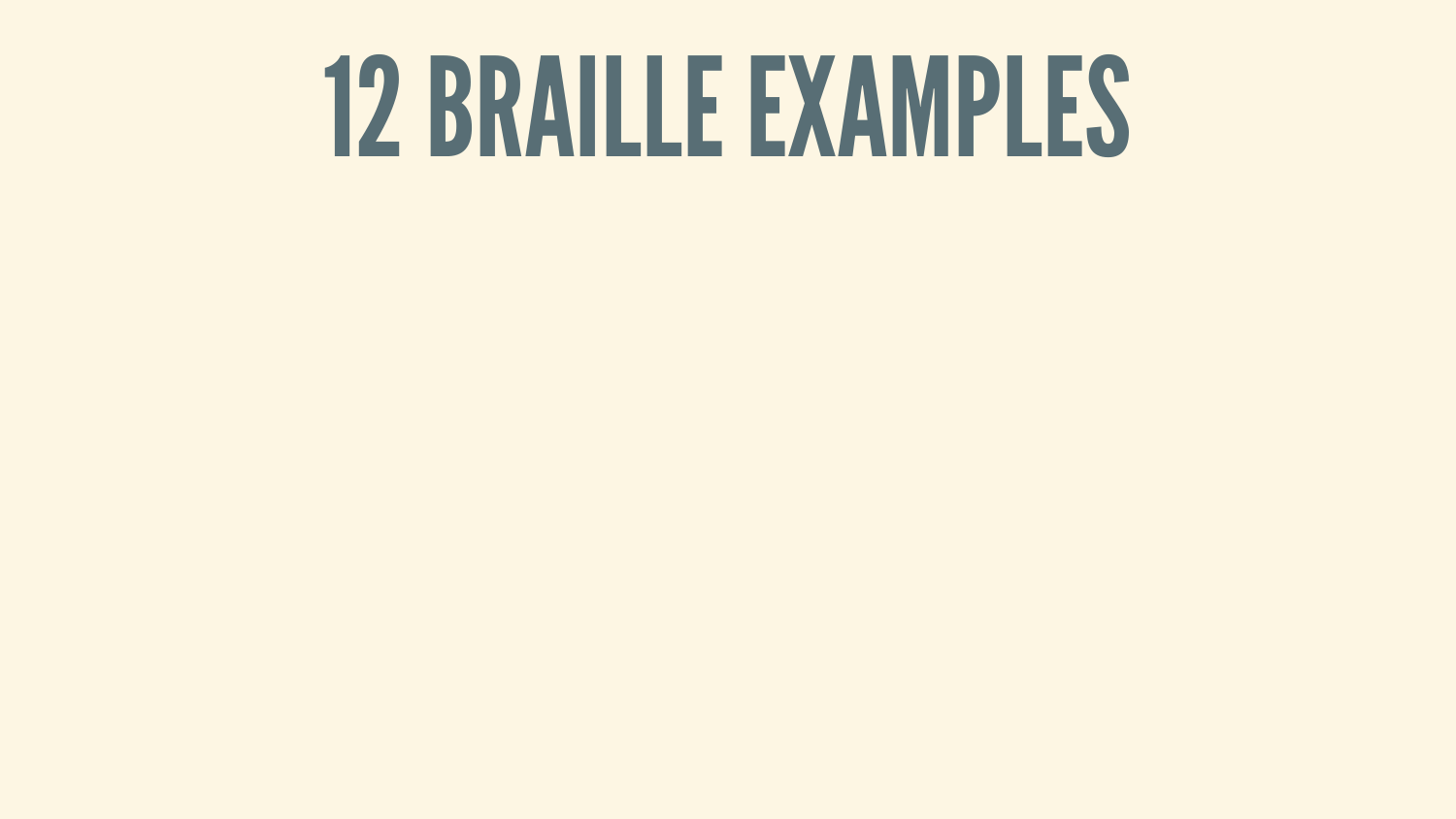### **13 LIFE OF A SIMPLE EQUATION**

Judson, Proposi on 4.12 source  $\langle m \rangle a \wedge k = e \langle m \rangle$ 

### **MathML from MathJax**

 $$mark$$  $<sub>msup</sub>$ </sub>  $<$ mi>a $<$ /mi>  $<$ mi>k</mi>  $msup>$  $<$ mo>= $<$ /mo>  $<$ mi>e</mi>  $\le$ /math>

 $\sim 100$ 

Braille ASCII (BRF) from liblouis, PreTeXt customiza on gives Nemeth indicators

 $%a-k$ ".ke: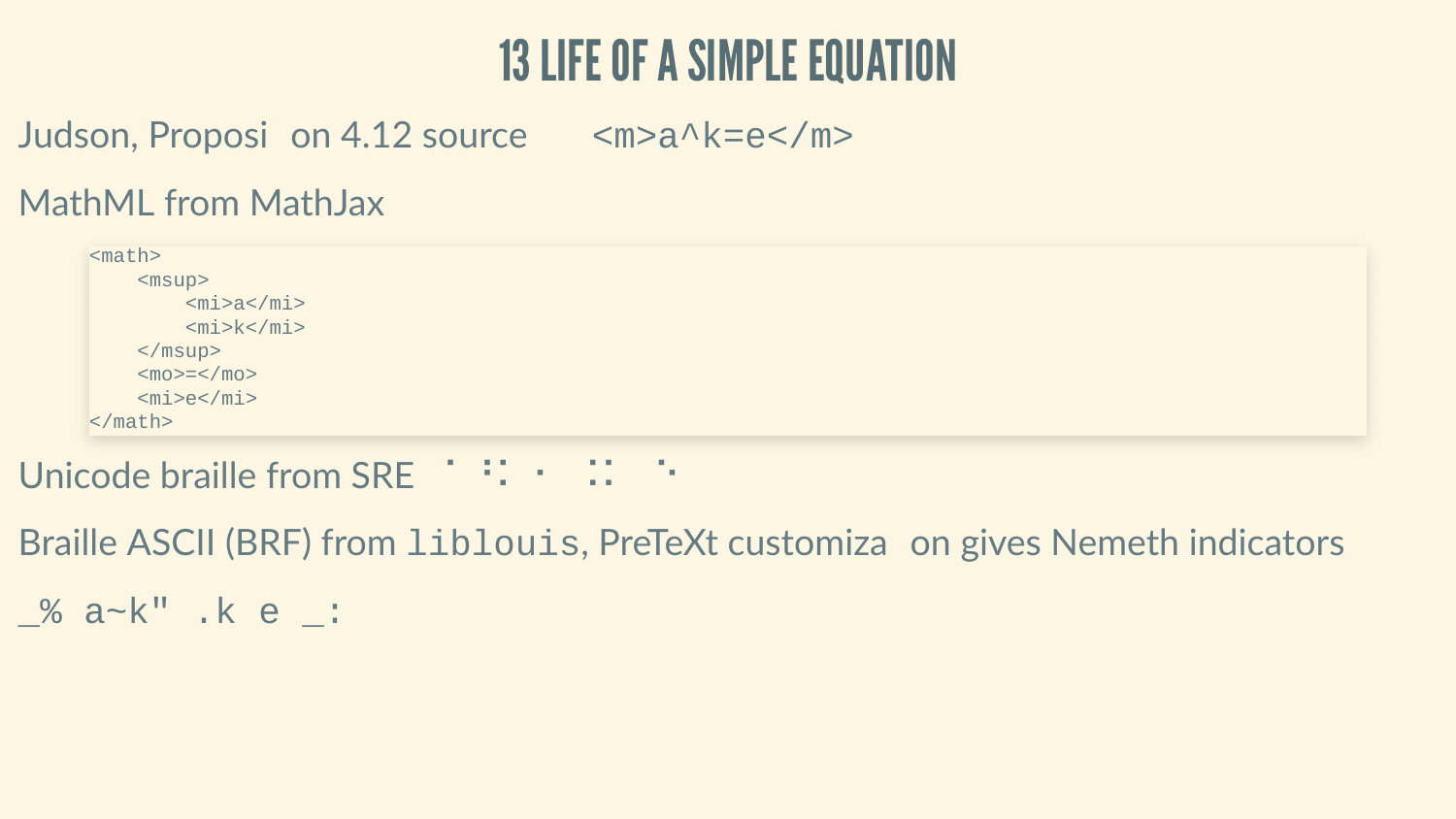### 14 LIFE OF A THEOREM, REPRISED, HTML

### Enhanced PreTeXt HTML (w/ braille, liblouis precursor)

```
<article class="proposition theorem-like" data-braille="theorem-like">
     <h6 class="heading">
         <span class="type">Proposition</span>
        <span class="space"> </span>
        <span class="codenumber">4.1.12</span>
        <span class="period">.</span>
    \langle/h6>
    <p>Let <i class="one-letter">G</i> be a cyclic
    group of order <i class="one-letter">n</i> and suppose
    that <i class="one-letter">a</i> is a generator for
     <i class="one-letter">G</i>. Then 
    <nemeth class="inline"> :: : : :</nemeth> if and only if
    <i class="one-letter">n</i> divides <i class="one-letter">k</i>.</p>
</article>
```
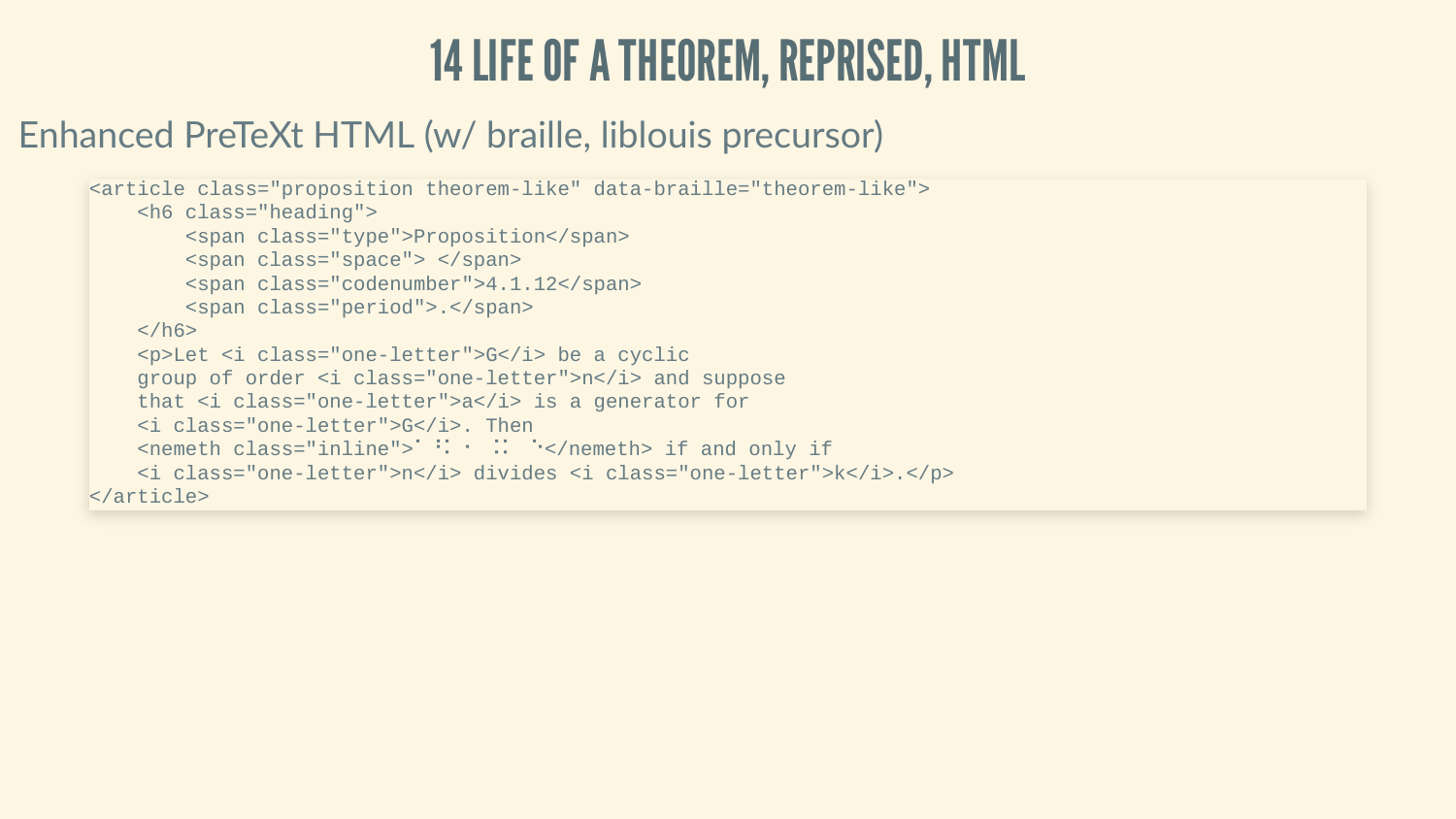### **15 LIFE OF A THEOREM, REPRISED, BRF**

### Liblouis output, via (supported) PreTeXt customiza ons

```
, proposi; n #d4a4ab 4
 , let .2;, g 2 a cyclic gr|p (ord} .2; n
& suppose t .2a is a g5}ator = .2;, g4, !n _% a~k" .k e _: if & only if .2;n
divides .2;k4
```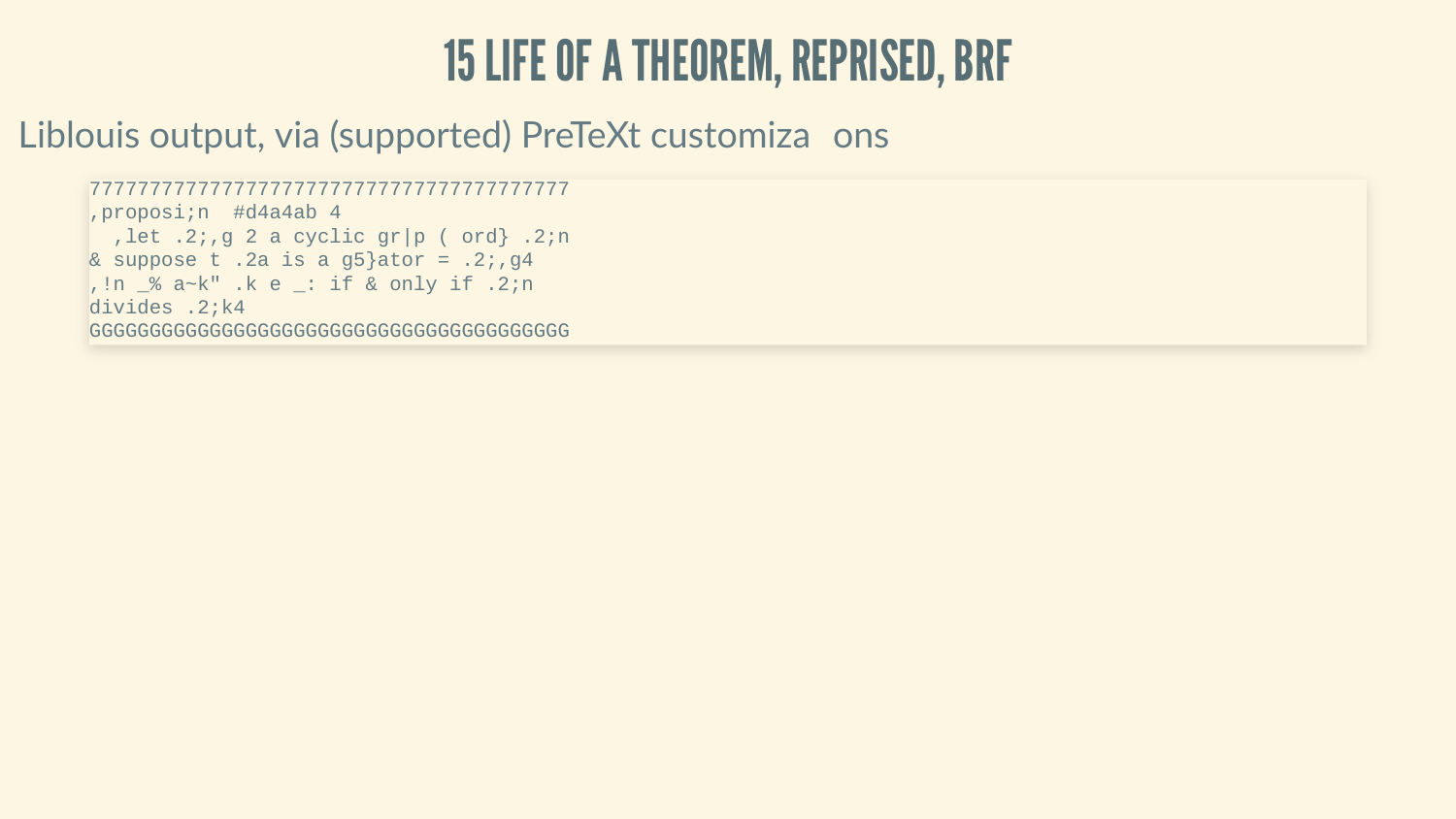# 16HORIZON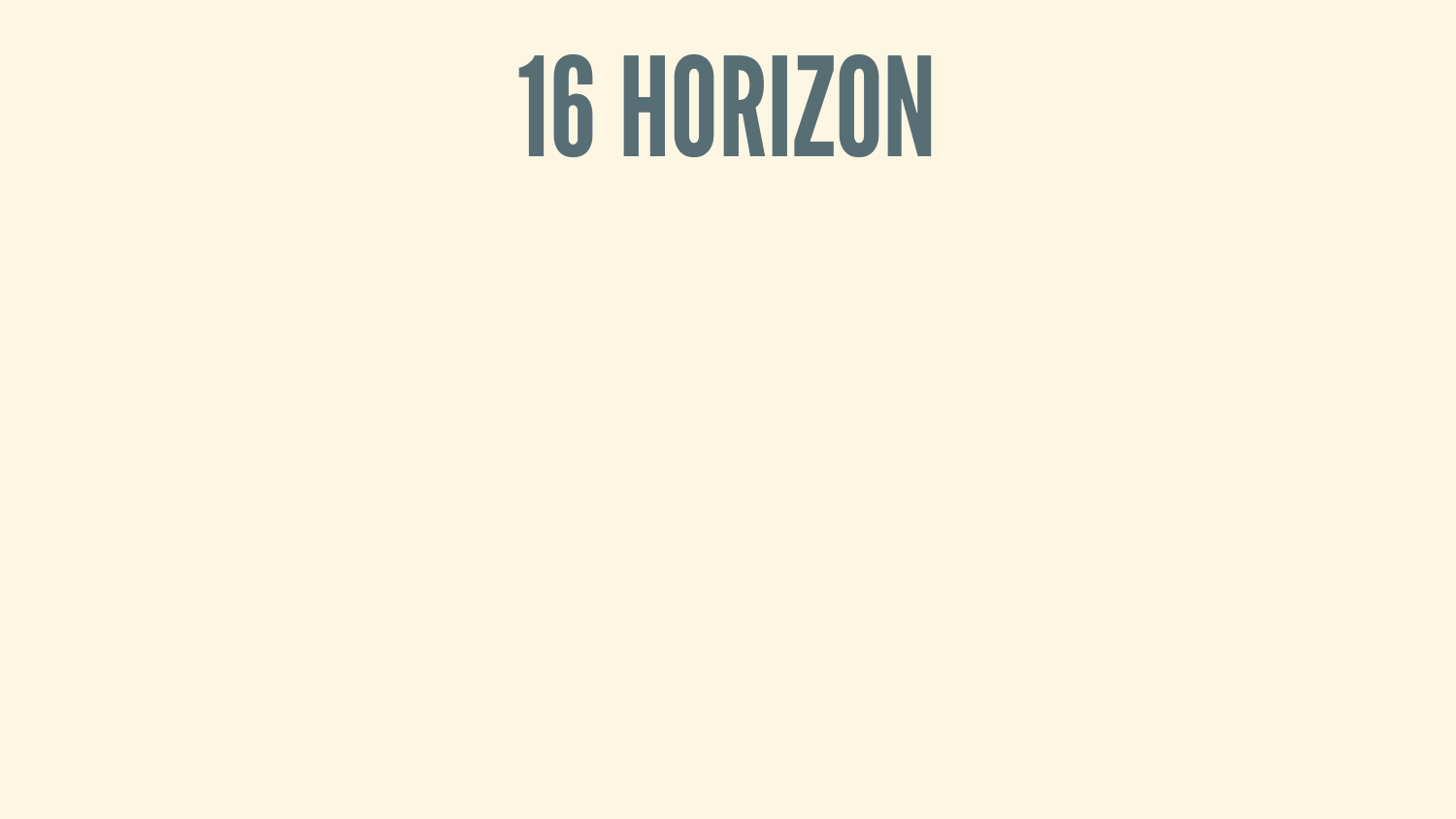### 17HORIZON

- Migrate to MathJax 3
- U lize SRE more directly and efficiently
- Iterate!
- Canonical print page numbers into BRF format
- Front matter, back matter (index)